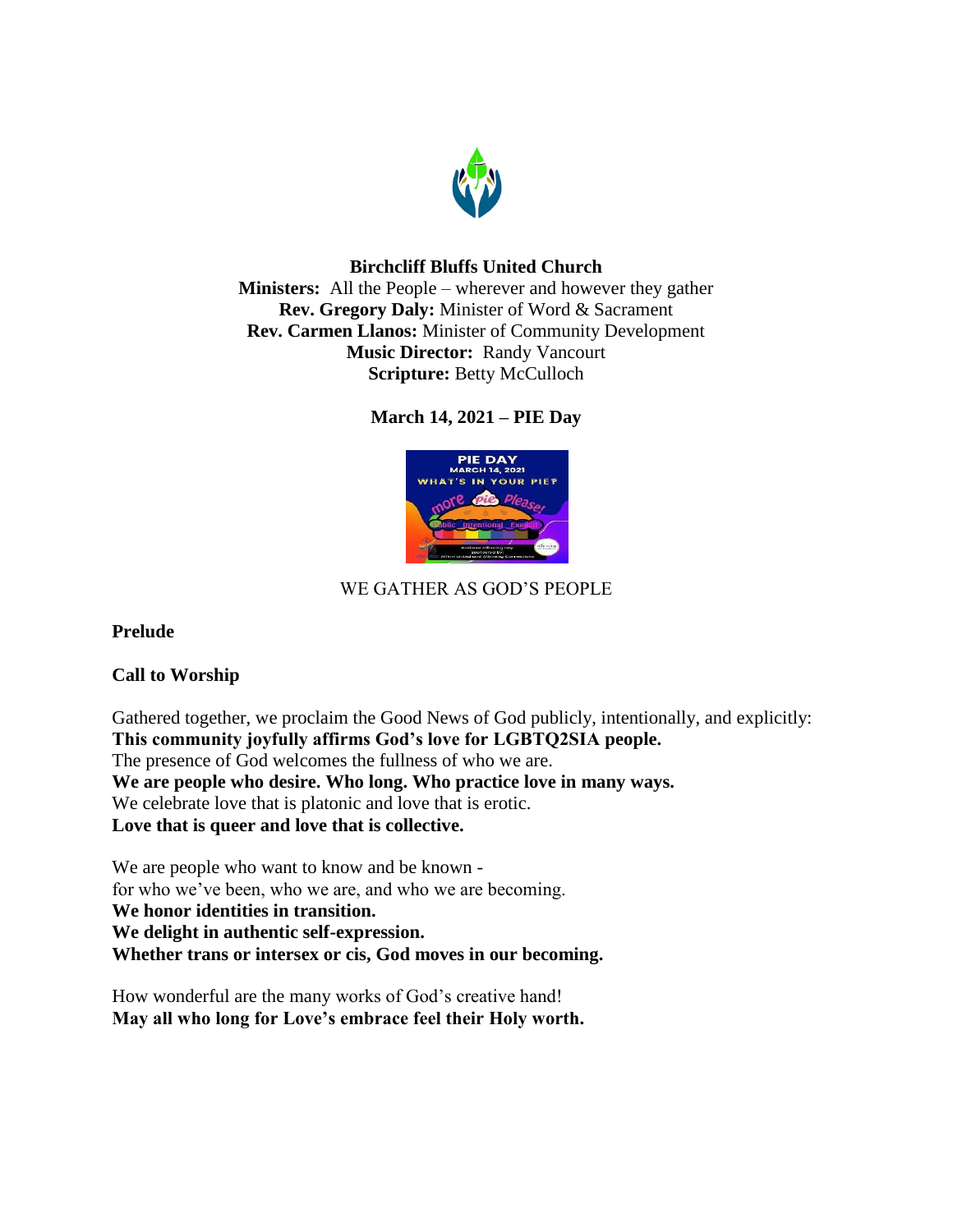**Response Let Us Build a House MV 1** Words & Music: Marty Haugen © 1994, GIA Publications, Inc.

> Let us build a house where love can dwell and all can safely live, A place where saints and children tell how hearts learn to forgive. Built of hopes and dreams and visions, rock of faith and vault of grace; here the love of Christ shall end divisions: All are welcome, all are welcome, all are welcome in this place.

Let us build a house where all are named, their songs and visions heard and loved and treasured, taught and claimed as words within the Word. Built of tears and cries and laughter, prayers of faith and songs of grace; let this house proclaim from floor to rafter: All are welcome, all are welcome, all are welcome in this place.

**Life & Work of the Church** 

*Welcome to online worship*



## **Land Acknowledgement**





.

### **Candle Lighting**

There once was someone who said such wonderful things and did some amazing things that people couldn't help but follow him. As they followed they asked lots of questions. Once they asked him who he was and he said "I am the Light."

#### **Opening Hymn A Place At The Table**

Words: Shirley Erena Murray © 1998 Hope Publishing Co. Music: Lori True © 2001 GIA Publications Inc.

For everyone born, a place at the table For everyone born, clean water and bread A shelter, a space, a safe place for growing For everyone born, a star overhead.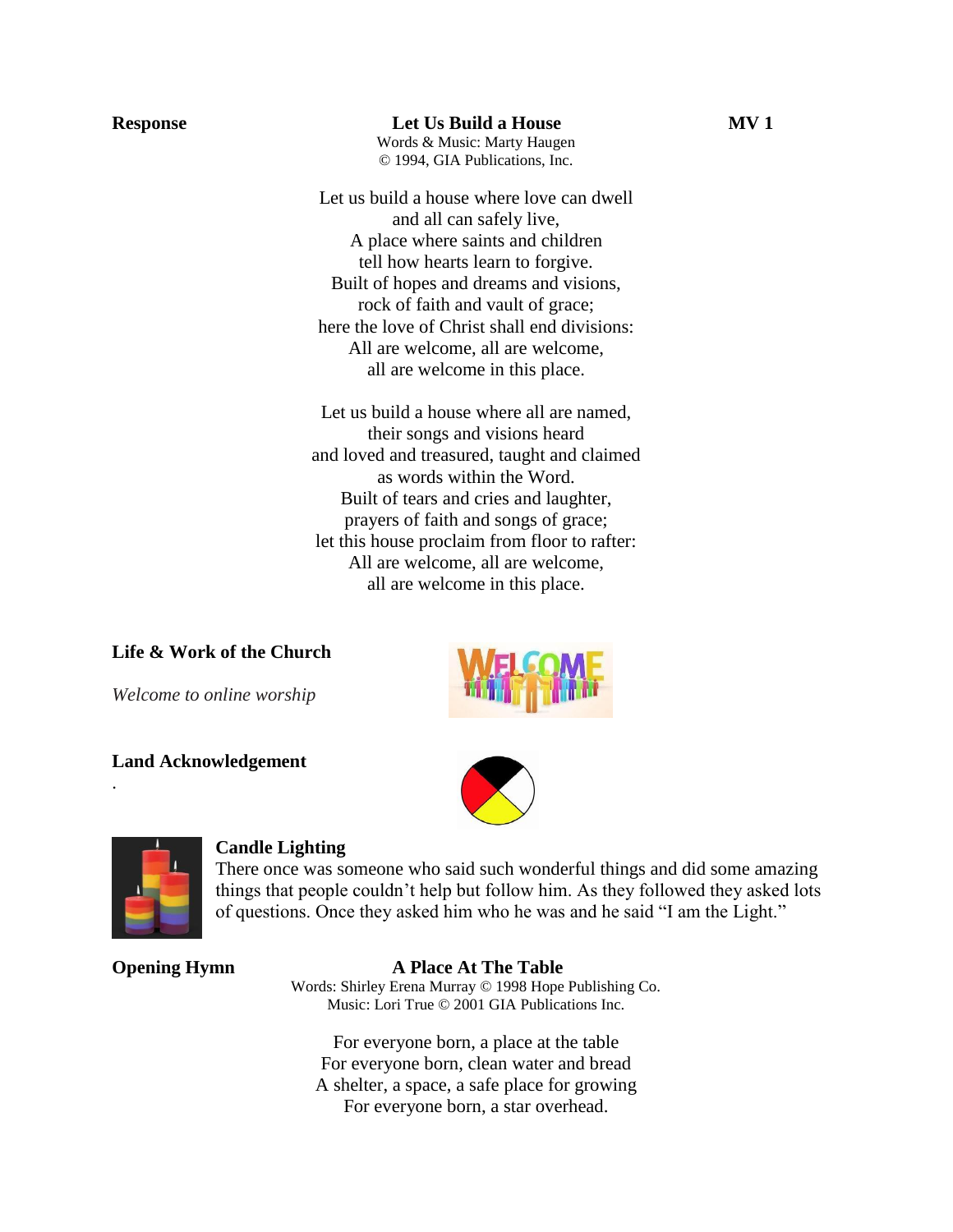And God will delight when we are creators of justice and joy, Yes, God will delight when we are creators of justice, justice and joy.

For everyone here, a place at the table Revising the roles, deciding the share With wisdom and grace, dividing the power For everyone here, a system that's fair

And God will delight when we are creators of justice and joy, Yes, God will delight when we are creators of justice, justice and joy.

For young and for old, a place at the table A voice to be heard, a part in the song The hands of a child in hands that are wrinkled, For young and for old, the right to belong.

And God will delight when we are creators of justice and joy, Yes, God will delight when we are creators of justice, justice and joy.

For everyone born, a place at the table To live without fear, and simply to be, To work, to speak out, to witness and worship, For everyone born, the right to be free.

And God will delight when we are creators of justice and joy, Yes, God will delight when we are creators of justice, justice and joy.

#### **Opening Prayer**

God, when you called each of us into being, you delighted in your works. You gifted us with differences that illuminate the breadth of beauty, wisdom, and practices of love in your creation. In whatever ways we still struggle to accept and celebrate our own unique offerings, free us from narrow thinking that confines, constrains, or condemns your good work in us. Amen.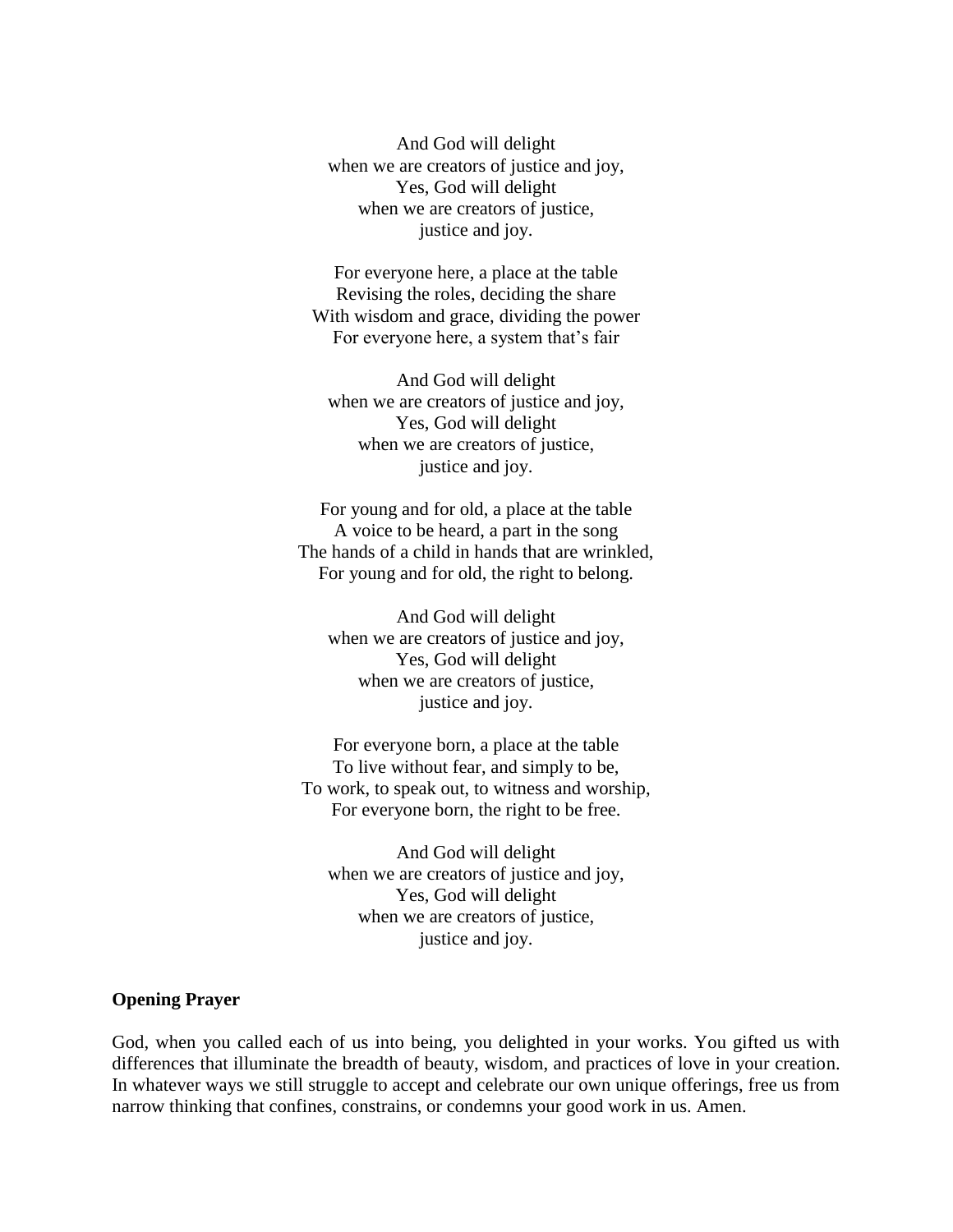## WE LISTEN FOR GOD'S WORD

**PIE DAY**



**Hymn God of Many Faces** Words: Amy Cerniglia Music: Traditional Irish melody

> God of many faces, we offer our praise, singing your glory through all of our days. Hear ever growing voices, once fragile, now strong, carrying melodies in expansive new songs.

God of many names, we invite you to show us the new names that reflect our true souls. Breathe with your holy spirit to give us the Word that will indwell dry bones, granting new life once heard.

God of many bodies, abide within ours, shifting more each day through time and through scars. Come sanctify our bodies, all fashioned by you, holier every day, still becoming more true.

#### **Prayer of Illumination**

*Holy Wisdom, come. We long for your truth that sets the captives free. Bring us your Word that liberates and quiet all that turns us against ourselves, one another, or any of your creatures and creations. Lead us in love that mends and restores. Amen.*



#### **Ruth 1 New Revised Standard Version**

1 In the days when the judges ruled, there was a famine in the land, and a certain man of Bethlehem in Judah went to live in the country of Moab, he and his wife and two sons. 2 The name of the man was Elimelech and the name of his wife Naomi, and the names of his two sons were Mahlon and Chilion; they were Ephrathites from Bethlehem in Judah. They went into the country of Moab and remained there. 3 But Elimelech, the husband of Naomi, died, and she was left with her two sons. 4 These took Moabite wives; the name of the one was Orpah and the name of the other Ruth. When they had lived there about ten years, 5 both Mahlon and Chilion also died, so that the woman was left without her two sons and her husband.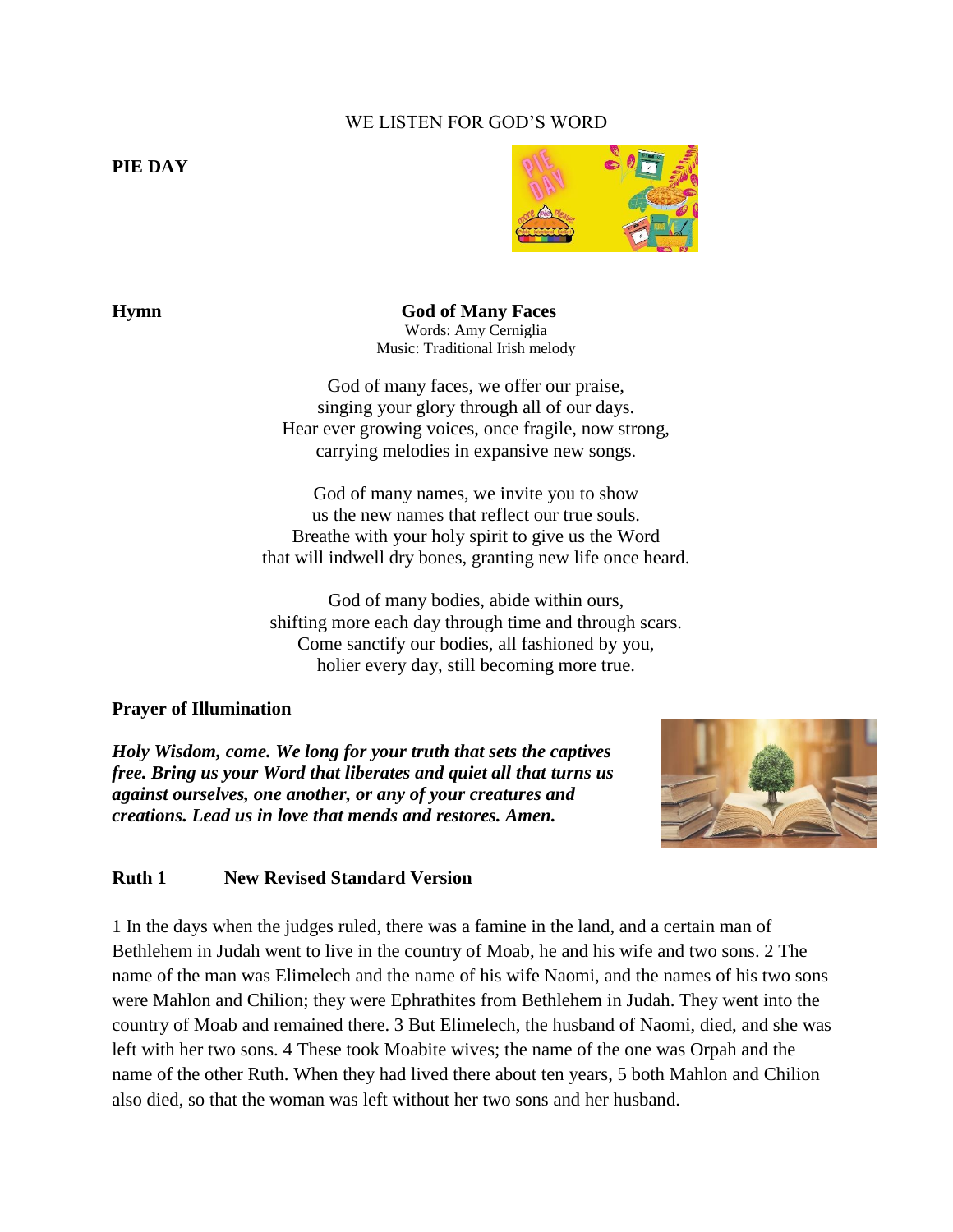6 Then she started to return with her daughters-in-law from the country of Moab, for she had heard in the country of Moab that the Lord had considered his people and given them food. 7 So she set out from the place where she had been living, she and her two daughters-in-law, and they went on their way to go back to the land of Judah. 8 But Naomi said to her two daughters-in-law, "Go back each of you to your mother's house. May the Lord deal kindly with you, as you have dealt with the dead and with me. 9 The Lord grant that you may find security, each of you in the house of your husband." Then she kissed them, and they wept aloud. 10 They said to her, "No, we will return with you to your people." 11 But Naomi said, "Turn back, my daughters, why will you go with me? Do I still have sons in my womb that they may become your husbands? 12 Turn back, my daughters, go your way, for I am too old to have a husband. Even if I thought there was hope for me, even if I should have a husband tonight and bear sons, 13 would you then wait until they were grown? Would you then refrain from marrying? No, my daughters, it has been far more bitter for me than for you, because the hand of the Lord has turned against me." 14 Then they wept aloud again. Orpah kissed her mother-in-law, but Ruth clung to her.

15 So she said, "See, your sister-in-law has gone back to her people and to her gods; return after your sister-in-law." 16 But Ruth said,

"Do not press me to leave you

or to turn back from following you!

Where you go, I will go;

where you lodge, I will lodge;

your people shall be my people,

and your God my God. 17 Where you die, I will die—

there will I be buried.

May the Lord do thus and so to me, and more as well,

if even death parts me from you!"

18 When Naomi saw that she was determined to go with her, she said no more to her.

19 So the two of them went on until they came to Bethlehem. When they came to Bethlehem, the whole town was stirred because of them; and the women said, "Is this Naomi?" 20 She said to them,

"Call me no longer Naomi,

call me Mara,

for the Almighty has dealt bitterly with me.

21 I went away full,

but the Lord has brought me back empty;

why call me Naomi

when the Lord has dealt harshly with me,

and the Almighty has brought calamity upon me?"

22 So Naomi returned together with Ruth the Moabite, her daughter-in-law, who came back with her from the country of Moab. They came to Bethlehem at the beginning of the barley harvest.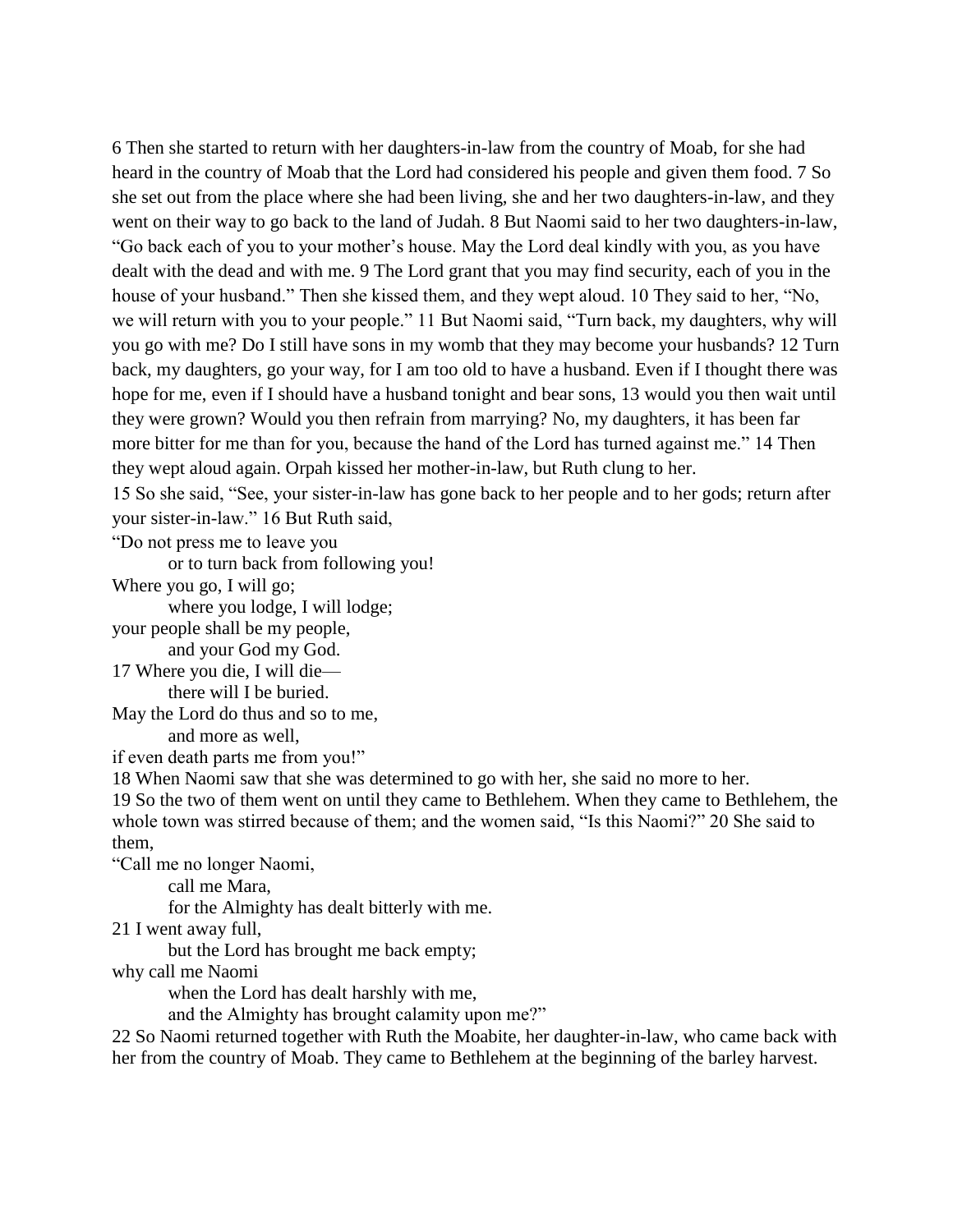### **John 15:12-14,17-19 New Revised Standard Version**

12 "This is my commandment, that you love one another as I have loved you. 13 No one has greater love than this, to lay down one's life for one's friends. 14 You are my friends if you do what I command you.

17 I am giving you these commands so that you may love one another. 18 "If the world hates you, be aware that it hated me before it hated you. 19 If you belonged to the world, the world would love you as its own. Because you do not belong to the world, but I have chosen you out of the world—therefore the world hates you.

This is the Gospel message for us to consider today. *Thanks be to God*



**Hymn** New Patterns of Loving Words: Barbara Hamm © 2018 Hope Publishing Co. Music: Welsh, from *Caniadua y Cyssegr*

> New patterns of loving make room for new ways, creating new families to care for and raise. All those who have loved us and helped us to grow are families of choice by the caring they show.

Our ancestry marks us with visible signs; we bear in our bodies genetic designs. But love, beyond limits of gender or race, can fashion new families and new ways embrace.

God bless all the mothers and fathers today; help us to raise children to walk in God's way. To care for each other as children of God, whose love is inclusive, far-reaching and broad.

WE RESPOND TO GOD'S WORD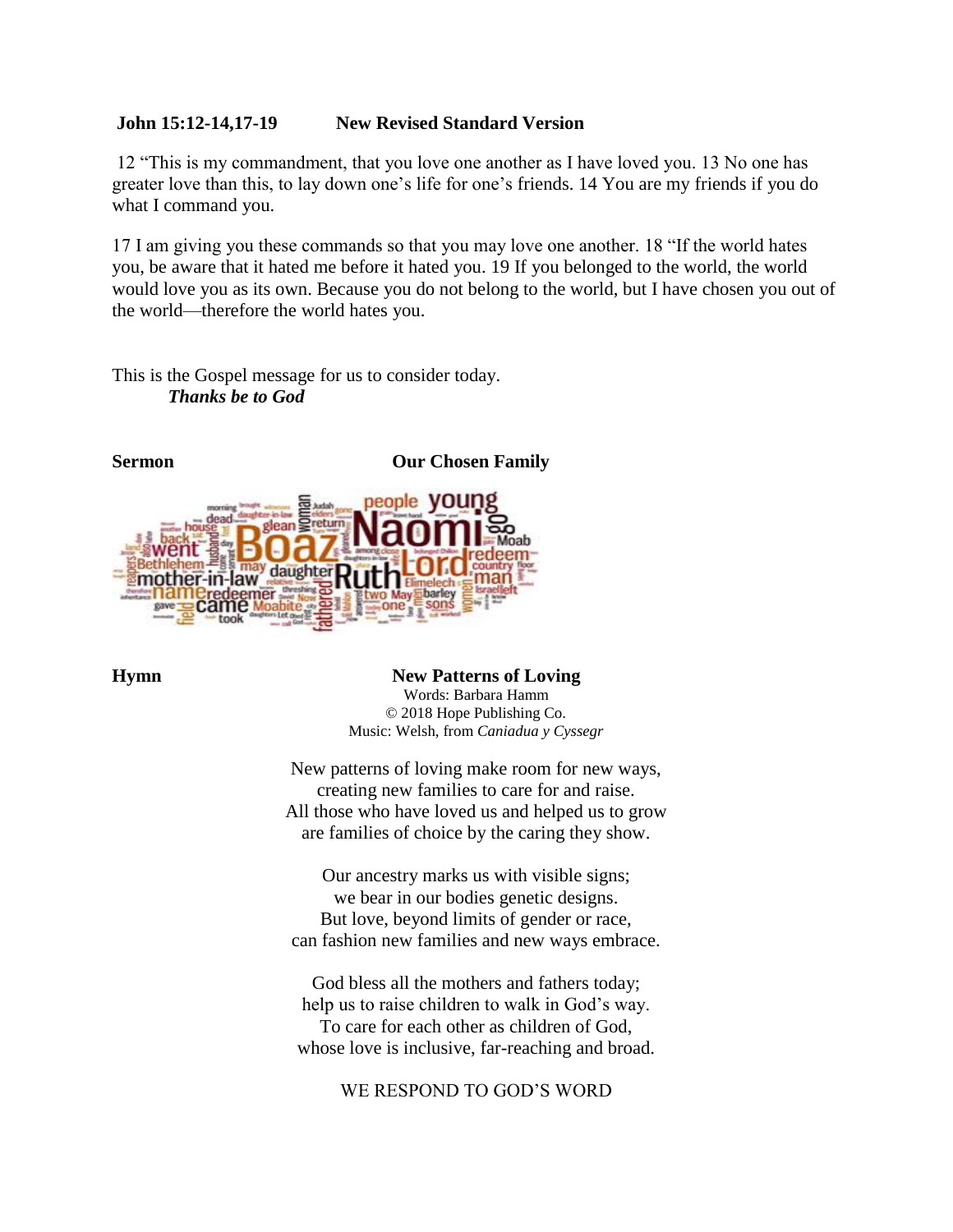#### **Offering**



Since its beginning, the church was meant to be a place of chosen family - a community of outcasts and outlaws, dreamers, prophets, and humble disciples of Love. In the company of Divine Presence, we create belonging and nurture justice. With gratitude for the Sacred Labors of Love in this place, let us bring our offerings to God and one another.

**Prayers of the People**



#### **Prayer of Jesus**



**Eternal Spirit, Earth-maker, Pain-bearer, Life-giver, Source of all that is and that shall be. Father and Mother of us all, Loving God, in whom is heaven: earth.** 

**The hallowing of your name echoes through the universe! The way of your justice be followed by the peoples of the world! Your heavenly will be done** 

**by all created beings!**

**Your commonwealth of peace and freedom sustain our hope and come on earth. With the bread we need for today, feed us. In the hurts we absorb from one another, forgive us. In times of temptation and test, strengthen us.**

**From trials too great to endure, spare us. From the grip of all that is evil, free us. For you reign in the glory of the power that is love, now and forever.** *Amen.*

## BLESSING AND SENDING FORTH

| <b>Closing Hymn</b> | For the Healing of the Nations      | VU 678 |
|---------------------|-------------------------------------|--------|
|                     | Words: Fred Kaan                    |        |
|                     | © 1968 Hope Publishing Co.          |        |
|                     | Music: Henry Purcell                |        |
|                     | For the healing of the nations,     |        |
|                     | God, we pray with one accord;       |        |
|                     | for a just and equal sharing        |        |
|                     | of the things the earth affords.    |        |
|                     | To a life of love in action         |        |
|                     | help us rise and pledge our word.   |        |
|                     |                                     |        |
|                     | Lead us forward into freedom,       |        |
|                     | from despair your world release;    |        |
|                     | that, redeemed from war and hatred, |        |
|                     | all may come and go in peace.       |        |